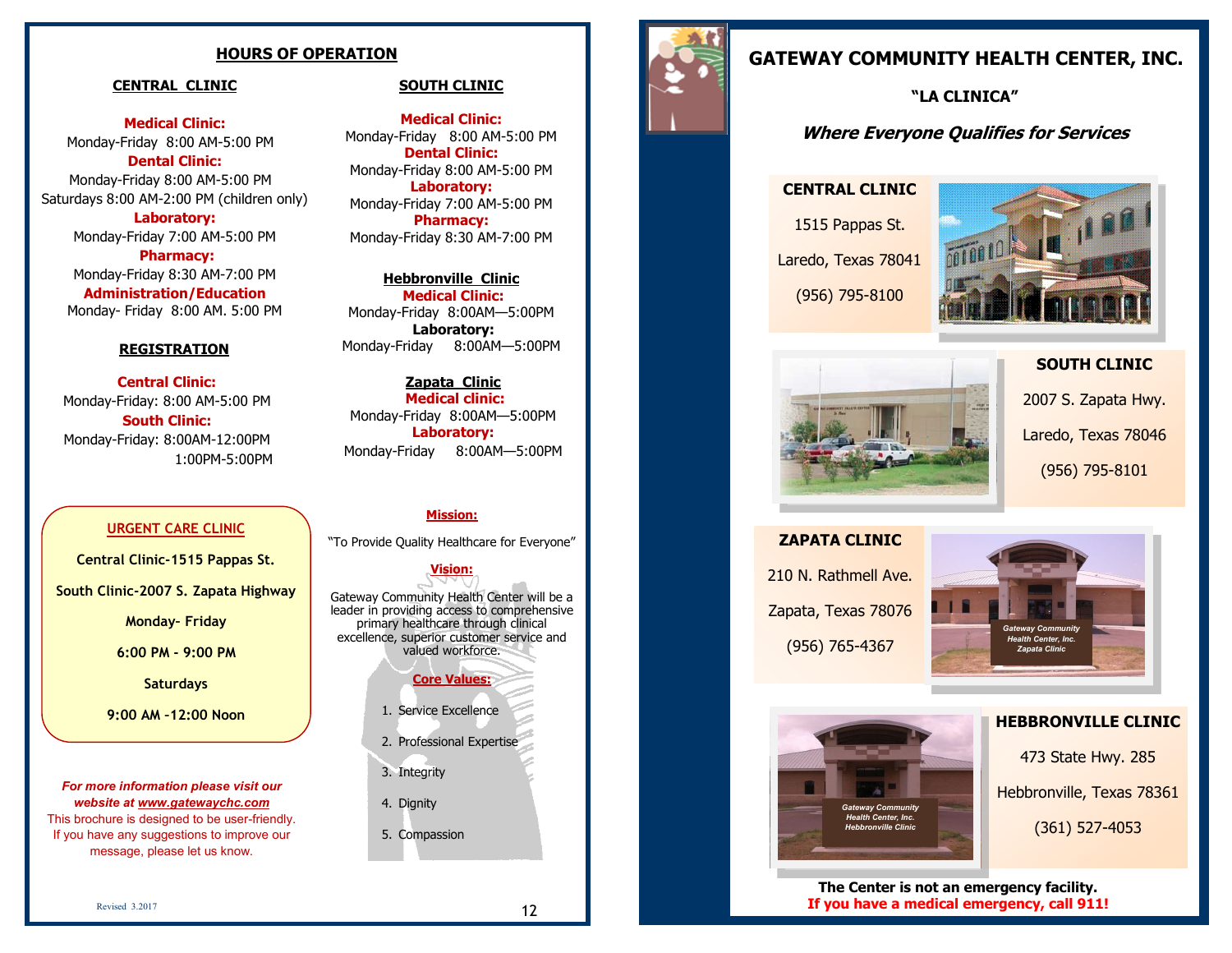Gateway Community Health Center, Inc. (Center) is a federally funded 501(c) (3) private, not for profit corporation. Below please find important information on how to access the wide array of medical, dental and preventive services offered at the Center.

#### **REGISTRATION / FEES / BILLING INFORMATION**

Everyone qualifies for services at Gateway Community Health Center, Inc. We are a federally funded organization. Clients are expected to pay for services rendered; however, a client will not be denied an office visit because of inability to pay.

#### **Required for all clients**:

- Picture ID (Must include full name and date of birth. Examples include: Driver's License, Texas ID or School ID)
- Birth Certificate(s) if registering minor(s) under household and/or legal documentation delineating custody of minor.
- Third Party Coverage ID if applicable (Examples include: Medicaid/Medicare or Private Insurance)

#### **Only required for all clients applying for sliding fee discount**

• Proof of Income—Clients may provide one of the following: Current Income Tax Return, W-2 Form(s) or Form 1040 with schedule C attached (if self-employed).

If an Income Tax Return is not available, the following proof of income will be considered:

- The four most recent check stubs.
- Copies of the most recent Social Security Checks, SSI or Disability. A copy of the two most recent bank statements for those checks under direct deposit may be substituted.
- Self-Attestation Form or a Texas Workforce Agency statement attesting that the individual is currently out of work.

The amount of a client's bill will vary depending upon the type(s) of service(s) client receives and the discount status or insurance plan assigned to the patient.

#### **Note: The Center may arrange a payment plan should the client not have the money required for services.**

**All money collected from clients for outpatient and urgent care services go back into the Center's operating budget and are used primarily to offset the high costs of medication, laboratory and X-ray services. Clients' contributions are essential in maintaining the accessibility and delivery of quality services.**

**Notice concerning complaints:** Complaints about physicians, as well as other licensees and registrants of the Texas State Board of Medical Examiners, including Physician Assistants and Acupuncturists may be reported for investigation at the following address: Texas State Board of Medical Examiners Attention: Investigators 333 Guadalupe, Tower 3, Suite 610 P.O. Box 2018, MC-263 Austin, Texas 78768-2018 Assistance in filing a complaint is available by calling the following number: 1-800-201-9353.

**Pets:** Except for service animals, pets of any kind are not allowed in the Center**.**

**Smoking/Food/Drink:** Please help keep our Center clean and free of litter by properly disposing of trash. Smoking is not permitted on Center grounds.

**Please supervise your children for their safety.** A healthcare facility can be a potentially dangerous environment for an unsupervised youngster. Center staff is unable to supervise your children; furthermore, it is the provider's discretion to determine if provider is able to see you for your appointment if you bring your children with you.

**Cell Phones:** Cell phone use is not permitted in the clinical areas.

**Weapons:** Weapons are not allowed on Center grounds.

#### **Excerpted from Joint Commission's "Speak Up" Campaign:**

In March 2002, The Joint Commission launched its Speak Up™ patient safety program. The program urges patients to:

**S**peak up if you have questions or concerns. **P**ay attention to the care you get. **E**ducate yourself about your illness. **A**sk a trusted family member or friend to be your advocate (advisor or supporter). **K**now what medicines you take and why you take them.

**U**se a health care organization that has been carefully checked out. **P**articipate in all decisions about your treatment.

To report a Patient Safety Event or concern to the Joint Commission address to-

Office of Quality and Patient Safety The Joint Commission One Renaissance Boulevard Oakbrook, Illinois 60181 Email: patientsafetyreport@jointcommission.org

**Gateway Community Health Center, Inc. does not discriminate against any person regardless of race, color, marital status, religion, sex, national origin, ancestry, physical or mental handicap or disability, age, veteran status, or other grounds as applicable federal, state and local laws or regulations.**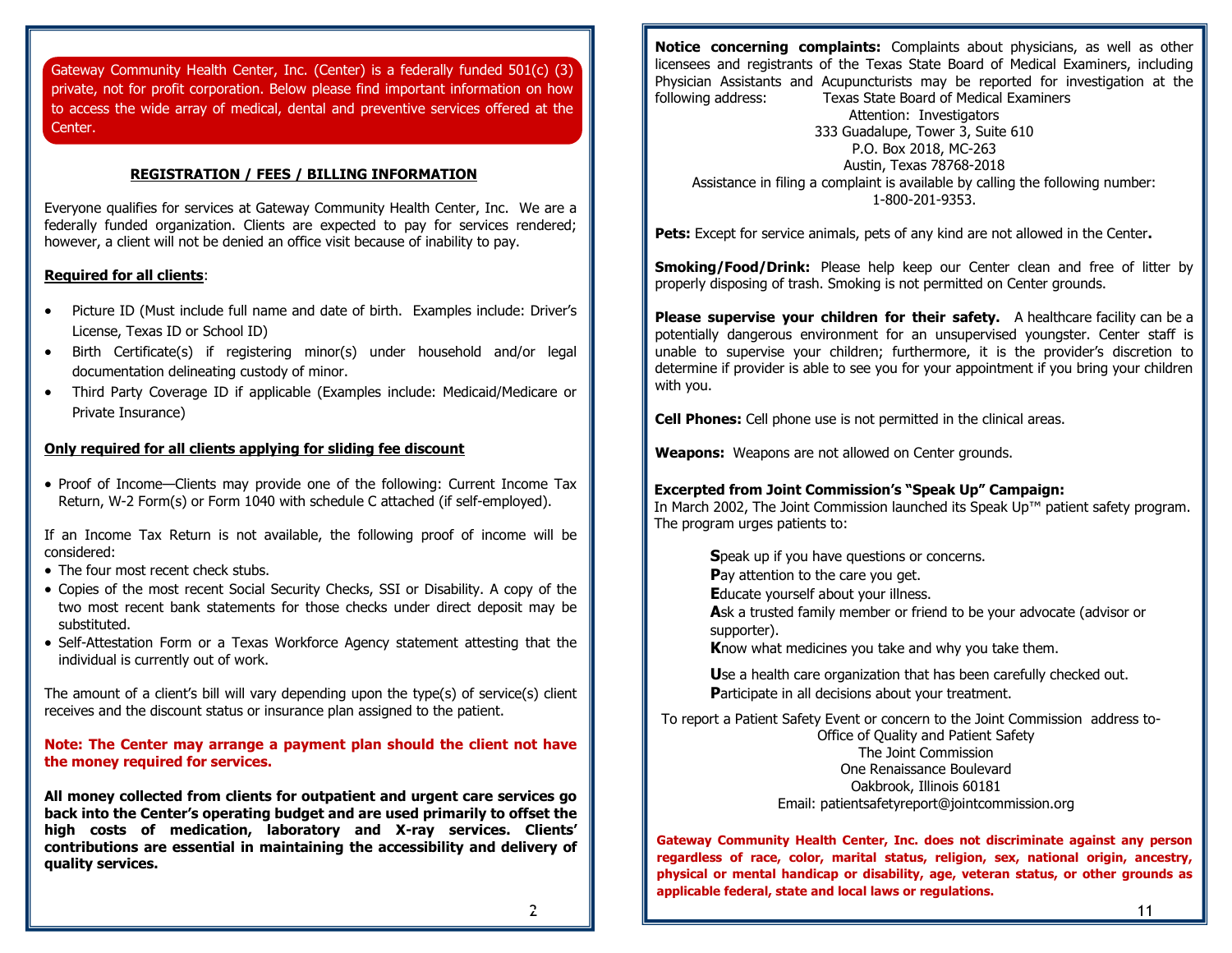**HIPAA/Privacy of Information:** When you initially present for services at the Center, you will be provided with a document containing information that describes how your medical information may be used and disclosed and how you can get access to this information. Please let us know if you do not receive this privacy notice.

**Advance Directives:** If you have an Advance Directive, please make sure your health care team is aware of your wishes. Due to logistical reasons, the Center is unable to honor Advance Directives in all situations, i.e., an emergency might occur when team members most familiar with your Advance Directive are unavailable. If an emergency occurs on Center grounds, the Center's healthcare providers responding to the emergency will take all measures to rescue any individual in distress unless they are intimately familiar with the patient involved and the patient's wishes.

Although the Center may not be able to honor your Advance Directive, Center personnel will forward a copy of your Advance Directive to the hospital if you require admission to an in-patient facility.

**Pain Control:** If you present to the Center with a complaint of pain, a member of your healthcare team will evaluate your pain using a numerical scale or a "face" diagram. The Center is concerned about your pain. If you feel that your pain has not been assessed thoroughly or treated adequately, please alert a member of your healthcare team.

**Consents:** All patients must sign a consent for medical services before they receive services at the Center. Minors may not grant consent for treatment unless they are emancipated minors or are presenting to the Center for Family Planning services (in such situations, the minor's consent would apply only to Family Planning services and would not be transferrable to other services.) Minors presenting for non-Family Planning services must have a consent signed by a legal guardian.

**Test results:** If you have had laboratory tests performed or have undergone some other diagnostic study and you have not been notified of your result, please do not assume your results are normal or unremarkable. Your healthcare providers may order your blood work and/or urine studies to be obtained a week or so before your next (follow-up) visit so that your results may be available (and reviewed with you) at the time of your visit. If no follow-up appointment was scheduled to take place after laboratory tests have been performed, please call the Center to make sure your results have been received and reviewed by your healthcare provider.

**COMPLAINTS:** If you have a complaint regarding your care, personnel, housekeeping or if you feel you are not being treated with dignity and respect, please call Elmo Lopez, Chief Executive Officer of the Gateway Community Health Center, Inc. at (956) 795-8100 or request to speak with the supervisor on site.

## **APPOINTMENTS**

The client must call to make an appointment after client has registered for services or receive one at the point of registration. If the client decides to come to the Medical or Dental Clinic without an appointment due to pain or illness, a nurse or the dental staff will see client and determine if client needs to be seen that same day.

Same-day appointments will be prioritized based on the patient's clinical condition and availability of open appointment slots. Note: If the client does not have an appointment, then visit at the Center may be longer than expected and may even require a return visit on another day if the patient is not acutely ill.

**Walk-ins are only accepted until 4:00 PM.** Clients will be asked to sign a Walk-In Patient Acknowledgement Form.

Please provide an accurate health history and bring all of your current medications to your appointment. You may be asked to participate in self-management activities.

#### **If you are new to the Center please bring:**

- Any medical records, reports, labs, test results, etc., from your previous healthcare facility or previous doctor.
- Any medications you are currently taking (if any). Patients should bring in any and all medications (or list) including over-the-counter medications, medications prescribed by non-Center providers, vitamins, eye drops and "natural" medications.
- A list of medical problems you have, so you may inform your provider.
- A list of questions you may have for your provider.
	- Your blood pressure or blood sugar readings, if you have them.
	- A Living Will or Advance Directive, if you have one.

## **CANCELLATION OF APPOINTMENTS**

Appointments may be cancelled by phone or in person. Clients are encouraged to call at least 24 hours in advance to cancel an appointment. If the customer does not attend to your appointment and does not call to cancel at least 24 hours before, a \$ 5.00 charge will be made for not showing up.

**For more information please visit our website www.gatewaychc.com**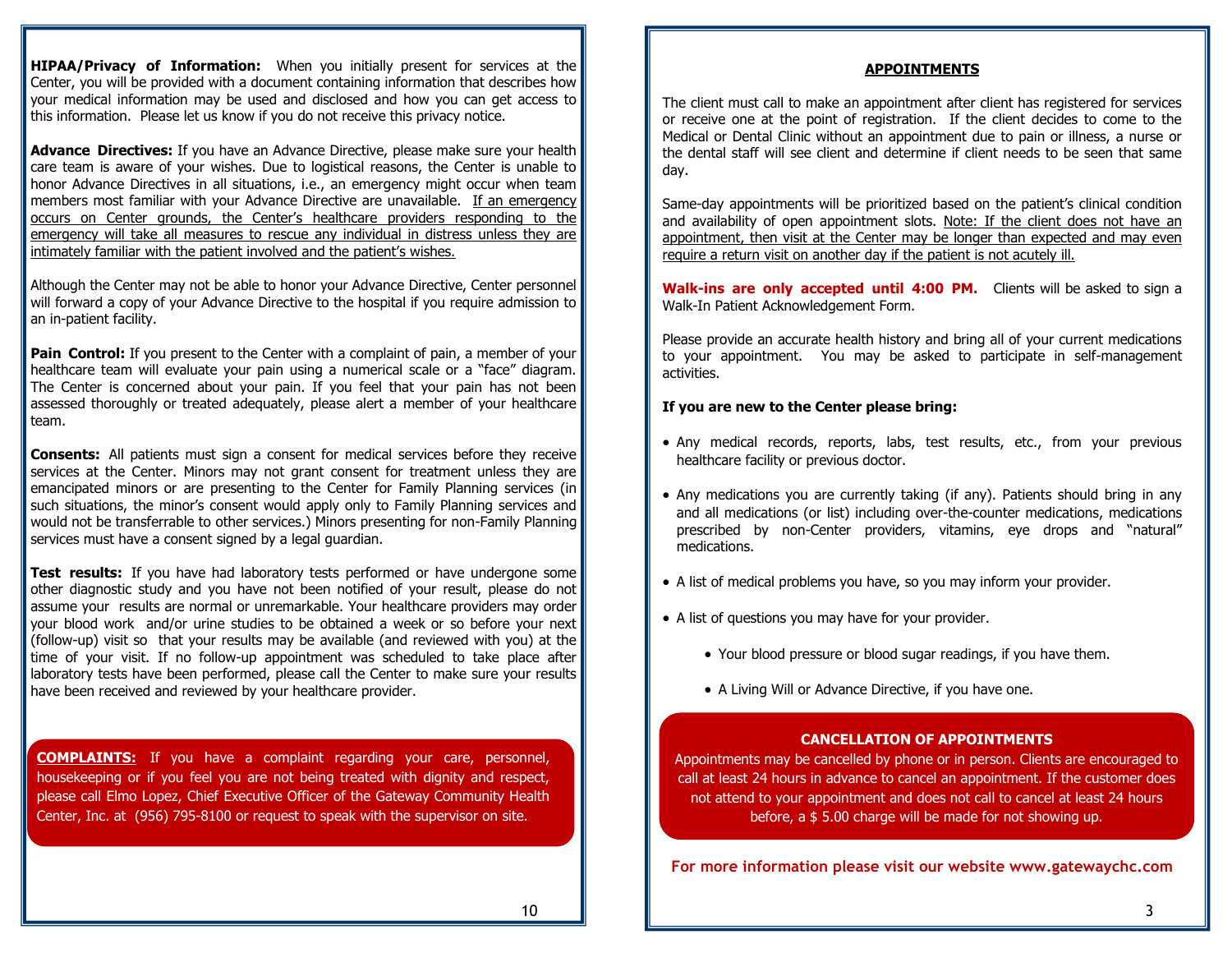# **TO MAKE OR CANCEL AN APPOINTMENT PLEASE CALL : (956) 795-8100 Central Clinic (956) 795-8101 South Clinic**

**(956) 765-4367 Zapata Clinic (361) 527-4053 Hebbronville Clinic** 

## **TELEPHONE INQUIRIES**

Telephone inquiries relating to medical, dental, laboratory, X-ray or other services will be transferred to the respective department. Please do not expect the customer service representative to have all the answers. The customer service representative's role is to answer the phone, schedule appointments and direct the client's call to the appropriate person/department.

If the medical or dental staff is not able to speak to the client immediately, the client should leave a message containing: client name, date of birth, reason for the call, medical record number if available and telephone number so staff may return the call as soon as possible. Please request the name of the person who took your message since this will be the person most familiar with your needs if you need to call again.

If you are ill and need to speak to clinical staff after hours, please call the Center's 24-hour answering service at (956) 721-0053. If you present to a local emergency room, please notify the emergency room staff that you are seen at a Gateway Community Health Center Clinic so they may contact your Center provider for instructions and/or admission orders if needed.

There are many reasons to call the clinic. Among them are:

- If you have a problem or health concern but not an appointment.
- If you have an appointment but want to see a doctor for a different problem.
- If you have any questions about your medications or are having a reaction to any of them.
- If you cannot keep your appointment.
- If you need to change your appointment.
- If your next clinic appointment is several months away and you are having new problems or symptoms; however, **the Center is not an emergency facility. If you have a medical emergency, call 911!**

**TIP:** If you are calling for a routine follow-up appointment, the customer service representative will be able to provide you an appointment date and time at the time of your call. If you are calling for an appointment because you are ill, please ask to speak to a nurse or medical assistant. Please help us accommodate everyone's needs and help minimize your waiting time by making an appointment for routine care instead of walking in without an appointment.

#### **OTHER SERVICES**

**CHILDREN'S WEIGHT MANAGEMENT PROGRAM:** The Children's Weight Management Program (CWMP) mission is to actively serve Center patients and families with school-aged children within the community by providing education and guidance that will contribute to the prevention of future health conditions associated with childhood obesity. The 10-week program (once-a-week meetings) is for children ages 2-18 and provides information on nutrition, exercise and active living.

**DRUG ASSISTANCE PROGRAM:** Center staff assist clients in obtaining medications that are not on the Center's pharmacy formulary. (Please see additional information under PHARMACY section on pages 6-7.)

**MEDICAID ELIGIBILITY PROGRAM:** On-site Texas Works Advisors assist clients in obtaining Medicaid, Food Stamps and TANF benefits.

**NUTRITIONAL THERAPY**: Assists patients on behavioral and lifestyle modifications required to impact long-term eating habits and health.

**WORKSITE HEALTH PROMOTION:** Health fairs and educational presentations are available upon request.

#### **ADDITIONAL INFORMATION**

**We are a federally funded organization. Clients are expected to pay for services rendered; however, a client will not be denied an office visit because of inability to pay.** 

As part of being a primary care medical home, a client may select their primary care clinician as well as be involved in their treatment plan. The Center will provide coordination of care, management of referrals and collaborate with patient-selected clinicians who provide specialty care or second opinion. The client may obtain care from other clinicians within the primary care medical home.

**TIP:** If you see a special program or service listed that you are interested in, please ask your primary care team or call the Center's main number so the customer services representative may transfer you to the appropriate department for additional information about eligibility requirements.

The Nurse Practitioners or Physician Assistants who work at this Center are under the supervision of Physicians licensed to practice medicine in the state of Texas.

**Americans with Disabilities Act:** Throughout the Center, you will find copies of Americans with Disabilities Act explaining that The Texas Health and Human Services (HHS) agencies will not discriminate because of disability.

**Your Rights, Clients and Applicants:** The Center has copies of Patients' Rights and Responsibilities posted throughout the Center. If you are unable to locate a copy or if you have not received a copy, please ask any staff member for a copy of the document in your preferred language.

**Discrimination is against the law:** The Texas Health and Human Services Agencies (HHS) are committed to protecting your civil rights, as defined by law and recognized in HHS policy and procedures. Texas HHS and its contractors and licensees will not discriminate against you, directly or through contractual or other arrangements. If you believe that you have been discriminated against in any agency activity, service or program, immediately contact the Civil Rights Office.

9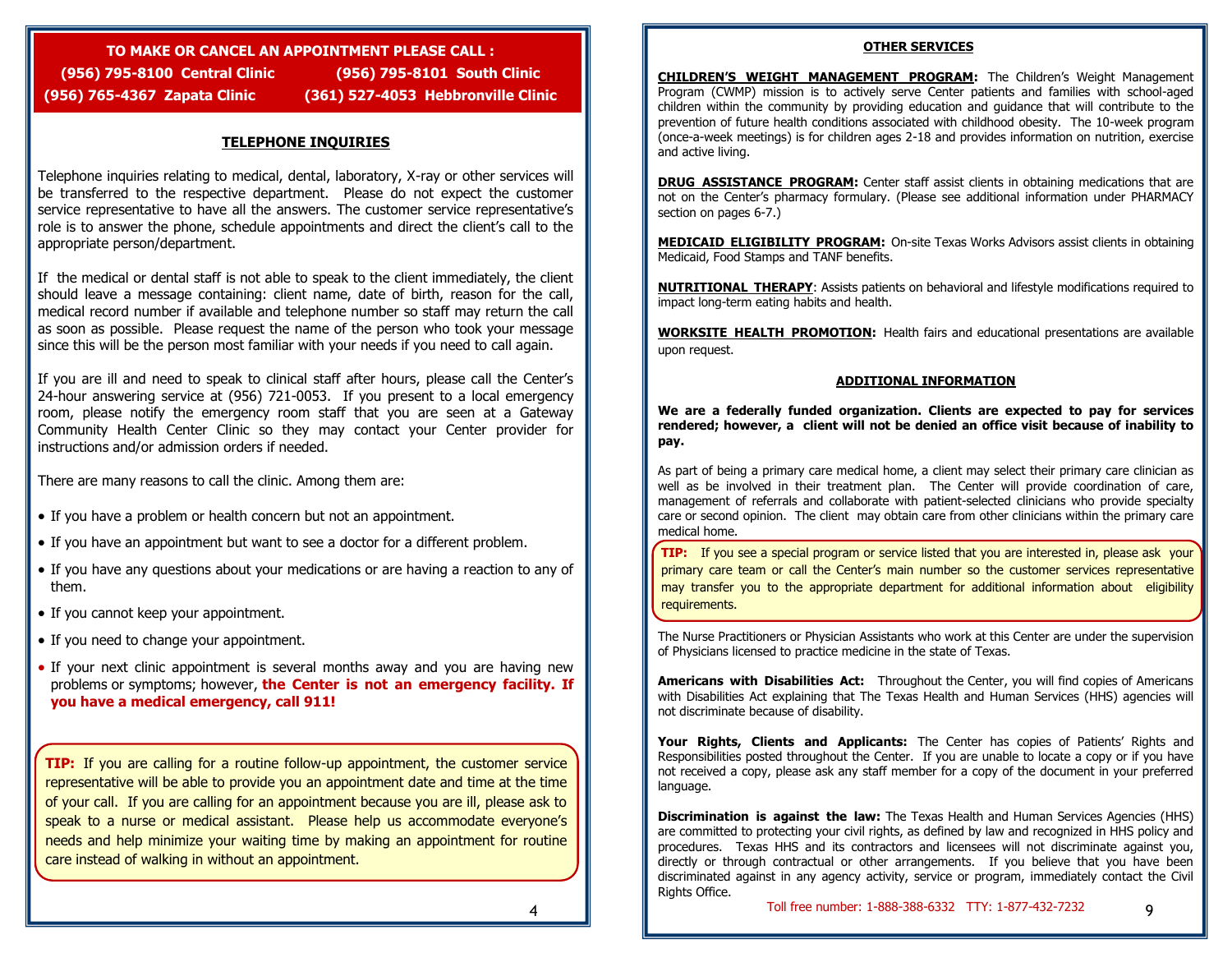**LABORATORY:** Staff phlebotomists obtain blood and other specimens which are then sent out to an out-of-town reference Lab. Turn-around time in most cases is 24 hours. Specialized tests may take longer.

**IMAGING SERVICES:** X-rays and other imaging tests are referred to and performed under contract with local hospitals.

**NOTE: Clients are free to use pharmacy services, laboratory services, imaging services and specialists/consultants not affiliated with the Center; however, Center pricing will not apply.**

#### **HOSPITALIST PROGRAM**

The Center's hospitalists will be available 24 hours a day and will be in contact with your primary care provider to ensure continuity of care. The main reason for implementing this program is to reduce the number of interruptions for our clinicbased providers and thereby increase the number of scheduled patients the Center is able to serve.

**What is a hospitalist?** A hospitalist is a physician who specializes in the care of hospitalized patients and whose practice is in the hospital, not in an office.

**What is the role of a hospitalist during my stay?** Hospitalists assume the role of your primary care provider while you are in the hospital. In other words, your primary care provider will not care for you in the hospital, but provider will resume responsibilities for your medical care after discharge.

**What if my family has questions during my admission?** Hospitalists will be available to answer questions in person whenever possible. Their lack of outpatient responsibilities allows them to be accessible to your family.

**How does the hospitalist work with my primary care physician?** From admission to discharge, our hospitalists communicate with your primary care physician. At discharge, the hospital team sends important medical information about your hospital stay and discharge plan to your primary care physician. When you leave the hospital, your primary care physician will resume responsibility for your medical care. You don't need to do anything differently, the hospitalist and your primary care provider will coordinate your care.

#### **SERVICES FOR PERSONS WITH DIABETES**

**DIABETES SELF-MANAGEMENT COURSES:** Clients attend once-a-week week sessions for 10 consecutive weeks to learn about the disease and how to control it. Classes are conducted by specially-trained health promoters, and diabetes support groups are offered after completion of self-management courses.

**DIABETIC SUPPLIES:** Eligible clients may receive glucometers, strips, lancets and solutions at a discounted and affordable price.

8 **Eye Care Services:** For eligible clients, the Center pays two-thirds of the  $\begin{array}{ccc}\n\text{cost of the annual eye exam.} & \text{s} & \text{s} \\
\text{s} & \text{s} & \text{s}\n\end{array}$ 

#### **ADULT CARE SERVICES**

**ADULT PRIMARY CARE** includes diagnosing, treatment and prevention of acute and chronic diseases; immunizations against infectious disease such as influenza, tetanus and hepatitis; and screening tests for diabetes, high blood pressure, high cholesterol and cancer.

**IN-PATIENT CARE** to ensure continuity of care, in-patient care is provided at local hospitals by our Hospitalist Program.

#### **PEDIATRIC MEDICAL SERVICES**

**PEDIATRIC CARE** is provided to newborns and children up to 18 years of age. The Center provides both well child and acute care.

**IMMUNIZATIONS** for children are offered at the Center's multiple sites.

**MEDICAL CHECK-UPS** are provided at the Center's Pediatric Clinic. EPSDT physicals are also provided at the Pediatric and Urgent Care Clinic.

#### **WOMEN'S HEALTH SERVICES**

**BREAST & CERVICAL CANCER SERVICES (BCCS)** Breast and cervical cancer screenings and diagnostic exams are provided to eligible women, who otherwise would not be able to afford such services. Pap smears and mammograms are provided free to eligible women over 40 and over 50 years, respectively.

**GYNECOLOGICAL CARE** includes Pap smears, referrals for mammograms, and diagnosis & treatment of other non-obstetric women's health problems.

**OBSTETRICAL CARE** includes pre- and post- delivery care provided by the Center's OB/GYN physicians and Advanced Women's Health Nurse Practitioners.

**STD TESTS** The Center offers STD testing.

**FAMILY PLANNING PROGRAM (FPP)** includes services for males and females of child bearing age who have not had sterilization surgery and who are seeking an opportunity through education, medical services and additional resources to prevent an unintended pregnancy, delay, space, or time a pregnancy.

## **SPECIALTY CARE SERVICES**

Not all services are available at all sites. Specialty services are available for registered patients only who are referred by a Center provider.

**BEHAVIORAL HEALTH SERVICES** provides counseling and psychotherapy to children and adults Monday thru Friday at the Main Clinic.

**PODIATRY SERVICES** are held regularly to assist in the prevention of foot-related diseases in clients with diabetes.